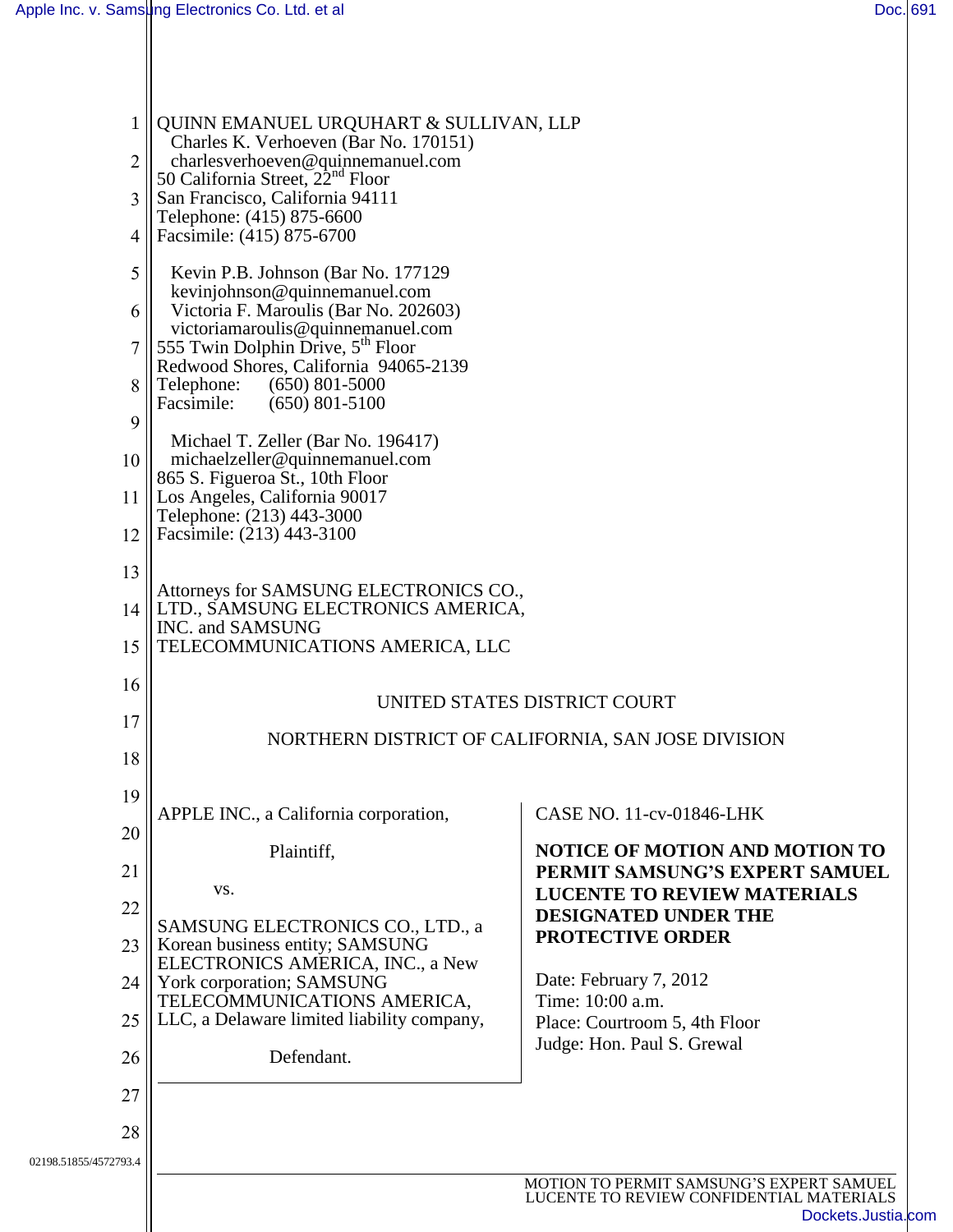|                       | <b>NOTICE OF MOTION</b>                                                                            |  |  |
|-----------------------|----------------------------------------------------------------------------------------------------|--|--|
| $\overline{2}$        | TO ALL PARTIES AND THEIR ATTORNEYS OF RECORD:                                                      |  |  |
| 3                     | PLEASE TAKE NOTICE that on February 7, 2012 at 10:00 a.m. or as soon as the matter                 |  |  |
| 4                     | may be heard by the Honorable Paul S. Grewal in Courtroom 5, United States District Court for      |  |  |
| 5                     | the Northern District of California, Robert F. Peckham Federal Building, 280 South 1st Street, San |  |  |
| 6                     | Jose, CA 95113, , Defendants Samsung Electronics Co., Ltd., Samsung Electronics America, Inc.,     |  |  |
| 7                     | and Samsung Telecommunications America, LLC (collectively "Samsung") shall and hereby do           |  |  |
| 8                     | move the Court for an order granting Samsung's Motion To Permit Samsung's Expert Samuel            |  |  |
| 9                     | Lucente To Review Materials Designated Under The Protective Order. This motion is based on         |  |  |
| 10                    | this notice of motion and supporting memorandum of points and authorities; the supporting          |  |  |
| 11                    | declaration of Albert Bedecarré; and such other written or oral argument as may be presented at or |  |  |
| 12                    | before the time this motion is taken under submission by the Court.                                |  |  |
| 13                    | <b>RELIEF REQUESTED</b>                                                                            |  |  |
| 14                    | Samsung seeks an order allowing Samuel Lucente to view documents, transcripts and other            |  |  |
| 15                    | discovery that have been designated or are subsequently designated by Apple under any operative    |  |  |
| 16                    | protective order in this litigation.                                                               |  |  |
| 17                    |                                                                                                    |  |  |
| 18                    | DATED: January 30, 2012<br>Respectfully submitted,                                                 |  |  |
| 19                    | <b>QUINN EMANUEL URQUHART</b>                                                                      |  |  |
| 20                    | & SULLIVAN, LLP                                                                                    |  |  |
| 21                    |                                                                                                    |  |  |
| 22                    | By/s/ Michael Zeller                                                                               |  |  |
| 23                    | Charles K. Verhoeven<br>Kevin P.B. Johnson                                                         |  |  |
| 24                    | Victoria F. Maroulis<br>Michael T. Zeller                                                          |  |  |
| 25                    | Attorneys for SAMSUNG ELECTRONICS CO.,<br>LTD., SAMSUNG ELECTRONICS AMERICA,                       |  |  |
| 26                    | INC. and SAMSUNG                                                                                   |  |  |
| 27                    | TELECOMMUNICATIONS AMERICA, LLC                                                                    |  |  |
| 28                    |                                                                                                    |  |  |
| 02198.51855/4572793.4 | MOTION TO PERMIT SAMSUNG'S EXPERT SAMUEL                                                           |  |  |
|                       | LUCENTE TO REVIEW CONFIDENTIAL MATERIALS                                                           |  |  |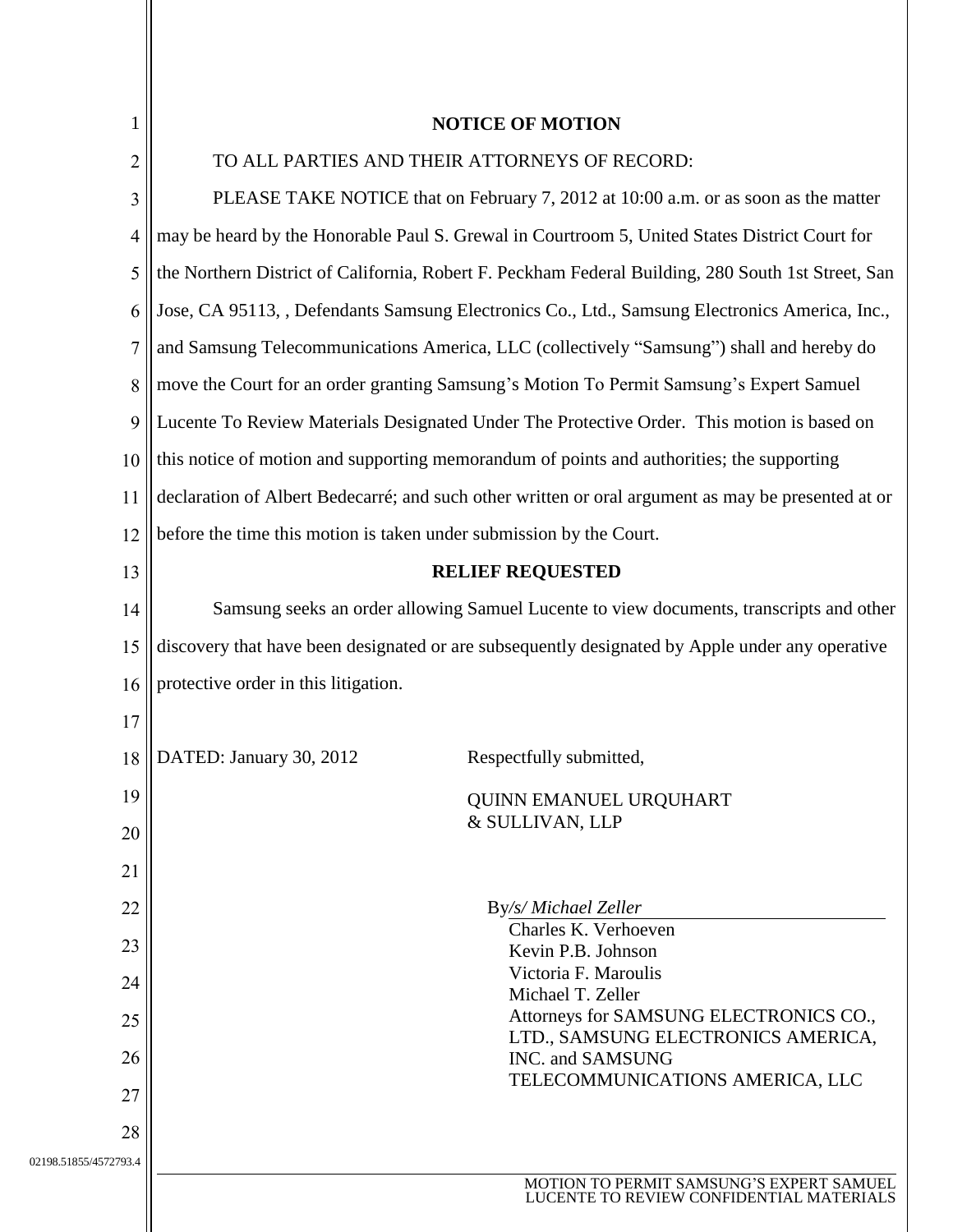#### **MEMORANDUM OF POINTS AND AUTHORITIES**

#### **I. PRELIMINARY STATEMENT**

1

2

3 4 5 6 7 Apple continues to misuse the protective order to prevent Samsung from showing relevant, internal Apple documents to its design experts.<sup>1</sup> The Court should put an end to this pattern and afford Samsung the right to prepare a robust defense to Apple's design patent, trademark, and trade dress claims by allowing Samsung's design expert, Samuel Lucente, to view Apple's highly confidential materials.

8 9 10 11 12 13 14 15 16 17 18 19 20 21 22 23 24 Samsung disclosed Mr. Lucente over a month and half ago, and has received nothing from Apple but unwarranted delay and unexplained objections. Mr. Lucente has signed the protective order, made all the necessary factual disclosures, and proved that his business does not compete with Apple in any way. Nevertheless, more than a month after Samsung disclosed Mr. Lucente, Apple said that it had suddenly became aware of a graphical user interface utility patent that Mr. Lucente invented in the 1990s. Apple's claim of surprise was quite false. The patent was listed on the face of Mr. Lucente's curriculum vitae. And more importantly, Mr. Lucente's patent provides no substantive basis for precluding Mr. Lucente from acting as an expert. Quite the contrary. As Apple improperly did with Itay Sherman, another Samsung design expert, Apple purports to turn these expert's qualifications into meritless grounds for disqualifying them. Despite Samsung's repeated attempts to obtain from Apple an actual explanation as to how Apple could possibly object on these grounds, Apple merely claimed that Mr. Lucente could not be approved without some wholly unspecified restrictions on his access because he has a pending patent application in Europe, which is related to his U.S. patent. Samsung is running out of time to prepare its experts under the highly accelerated schedule that *Apple* sought in this case. Apple should not be rewarded for its inexcusable delay.

25

 $\overline{a}$ 

- 26 27 28 1 As the Court is aware, Samsung was forced to make a motion regarding Itay Sherman's access to confidential information under the protective order. The Court rejected Apple's obstructionist tactics in its December 22, 2011 and January 27, 2012 orders.
- 02198.51855/4572793.4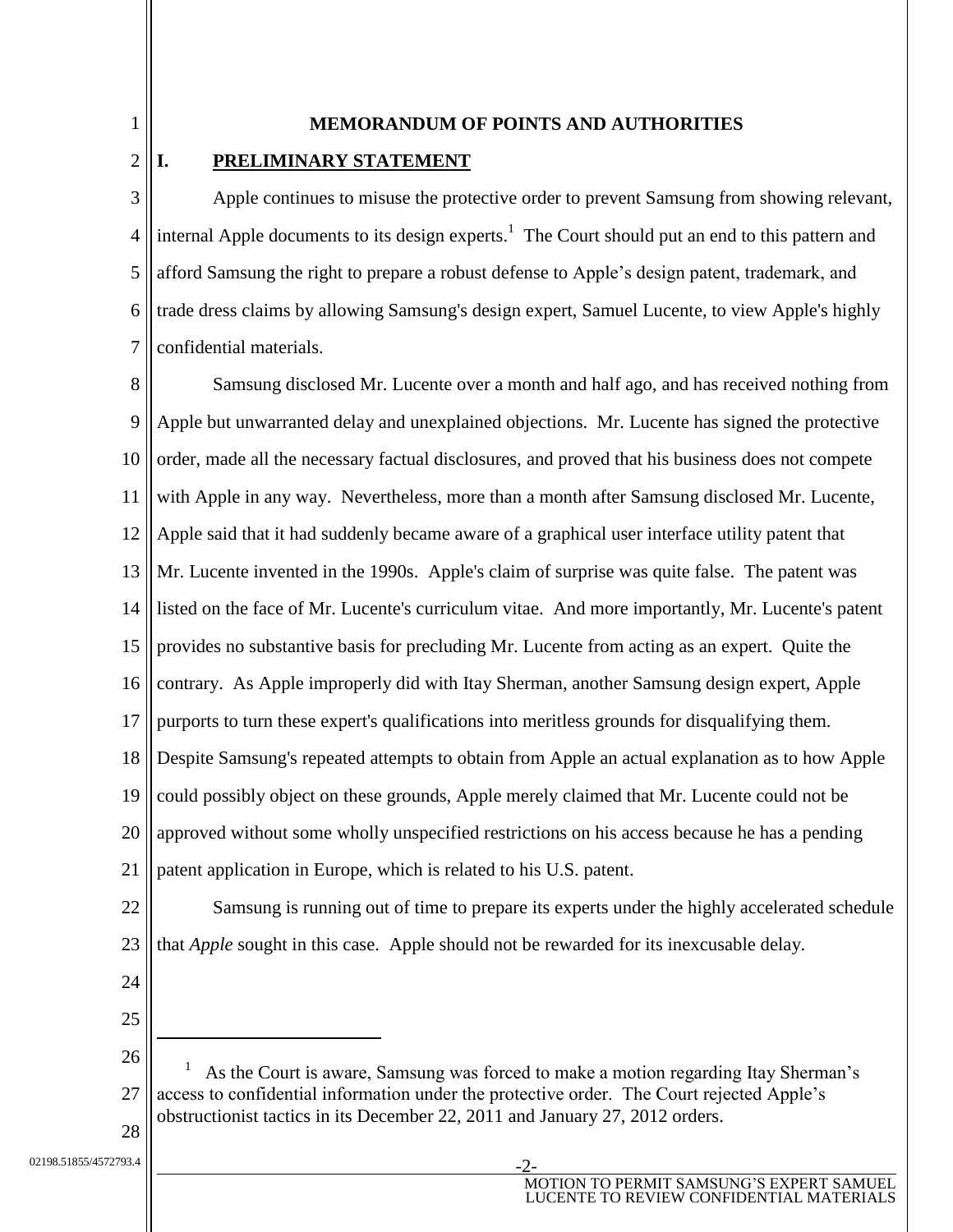1 2 Mr. Lucente must have access to the relevant evidence Apple has designated as highly confidential so that Samsung can defend itself against Apple's asserted claims.

3

### **II. STATEMENT OF FACTS**

4 5 6 7 8 9 10 11 On December 13, 2011, Samsung disclosed Samuel Lucente as an expert in this case. *See*  Declaration of Albert Bedecarré ("Bedecarré Decl.") ¶ 2, Exh. A. Attached to the disclosure was Mr. Lucente's curriculum vitae, which listed his issued patents, and his signed undertaking to abide by the terms of the Interim Model Protective Order. *Id.* Mr. Lucente is a member of the Industrial Designers Society of America, and worked as a designer for 20 years at IBM Corporation, Netscape Corporation and Hewlett-Packard Company ("HP"). *Id*. Mr. Lucente oversaw the design of user interfaces, laptop and tablet computers, and other electronic devices, and is now the lead designer and principal of Lucente Design, LLC. *Id.*

12 13 14 15 16 17 18 On December 27, 2011, counsel for Apple objected to Mr. Lucente and asked "whether Mr. Lucente has ever participated in, or consulted on, developing or designing a mobile phone" and requested a list of clients of Lucente Design. *Id.* ¶ 3, Exh. B. Lead counsel subsequently met and conferred regarding the status of Mr. Lucente as an expert on January 5, 2012, and Samsung agreed to provide responsive information, which it did on January 8, 2012, confirming that Mr. Lucente's business was not in competition with Apple. *Id.* ¶ 4, Exh. C; ¶ 5, Exh. D. Nevertheless, Apple still would not withdraw its objections.

19 20 21 22 23 24 25 On January 16, 2012, at a second lead counsel meet and confer, Samsung again tried to resolve the issue. *Id.* ¶ 6, Exh. E. Prior to the meeting, Apple's counsel said they would "be prepared to close the loop on Apple's objections to Samsung's expert Lucente, assuming Samsung will close the loop on its objections to Apple's expert Peter Bressler." *Id.*  $\P$ 7, Exh. F. Instead of honoring that promise, the next day counsel for Apple asked for the first time about Mr. Lucente's ownership interest in two patents and any pending priority applications, erroneously claiming that "[t]he information about Mr. Lucente's patents has only recently surfaced." *Id.*  $\P$ 8, Exh. G.<sup>2</sup> In

26

 $\overline{a}$ 

02198.51855/4572793.4

<sup>27</sup> 28 2 Although the letter is dated January 16, it was not emailed to counsel for Samsung until the afternoon of January 17, 2012. *See* Bedecarré Decl., ¶ 8, Exh. G.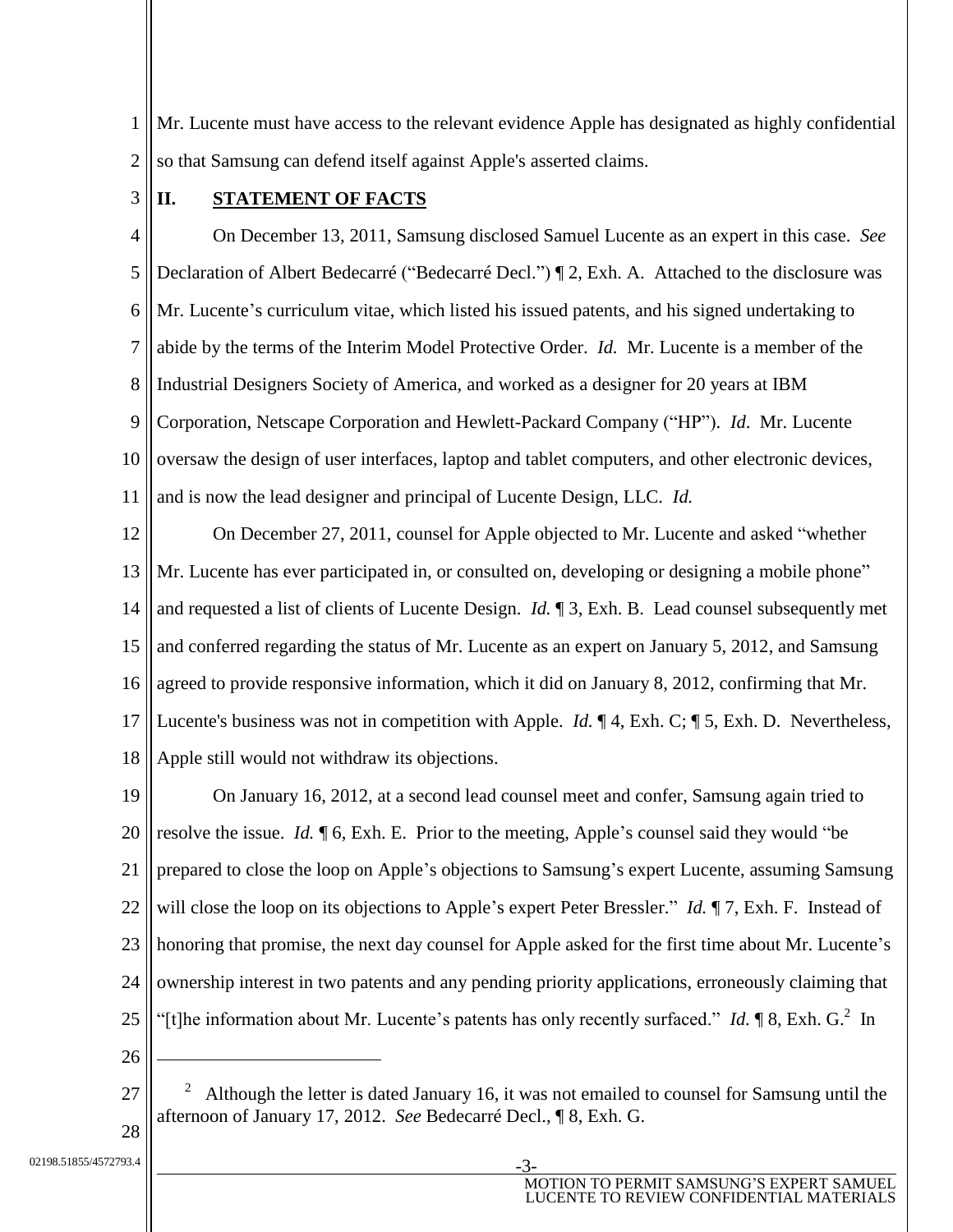1 2 3 4 5 reality, and as Samsung's counsel responded, the patents could not have "recently surfaced" because the first patent was listed on Mr. Lucente's curriculum vitae provided over a month before and the second was a continuation-in-part that shown on the face of the listed patent. *Id.* ¶ 9, Exh. H. Nevertheless, Samsung once again provided the information Apple requested and sought approval of Mr. Lucente. *Id.* Apple did not respond.

6 7 8 9 10 11 12 13 14 On January 24, 2012, Samsung's counsel asked yet again for withdrawal of Apple's objections, informing Apple that it would allow Mr. Bressler to see its highly confidential materials. *Id.* ¶ 10, Exh. I. Rather than reciprocate, Apple refused and stated vaguely that it had "concerns regarding Mr. Lucente's ownership of pending patent applications relating to user interfaces." *Id.* ¶ 11, Exh. J. Despite Samsung's repeated inquiries regarding this objection, Apple has failed to offer any reason for how Mr. Lucente's pending patent application could possibly harm Apple's business. Apple's only solution was to say — without any commitment or guidance — that it was "willing to consider [] reasonable restrictions on the disclosure to Mr. Lucente of Apple's Highly Confidential Attorneys' Eyes Only materials." *Id*.

15 16 17 18 19 20 21 22 23 24 25 26 27 28 Samsung tried one final time this past weekend to avoid motion practice, informing Apple that it still did not understand the basis for Apple's objections and noting that Samsung could not propose any limitations on Mr. Lucente's access because Apple had failed to explain its alleged concerns and that Apple itself had proposed none. *Id.* ¶ 13, Exh. L. Instead of curing these deficiencies, Apple then purported to state just this evening yet an entirely new objection, stating *for the first time that two websites appear to contradict the representations that Samsung and Mr.* Lucente have made that he no longer works or consults for HP. *Id.* ¶ 14, Exh. M. Yet again, Apple's accusations are baseless. Both websites are outdated, and neither are owned or operated by Mr. Lucente. The first was a page from the Industrial Designers Society of America website, and plainly states at the bottom that the information was submitted on June 2, 2010, while Mr. Lucente was still consulting for HP. *See id.* (citing http://idsa.org/sam-lucente). The second website is an advertisement for a design conference that was going to happen in May 2011, and states in the program that Mr. Lucente was a consultant for HP. *See id.* (citing http://www.dmi.org/dmi/html/conference/europe11/s hp.htm). Neither of these websites, even if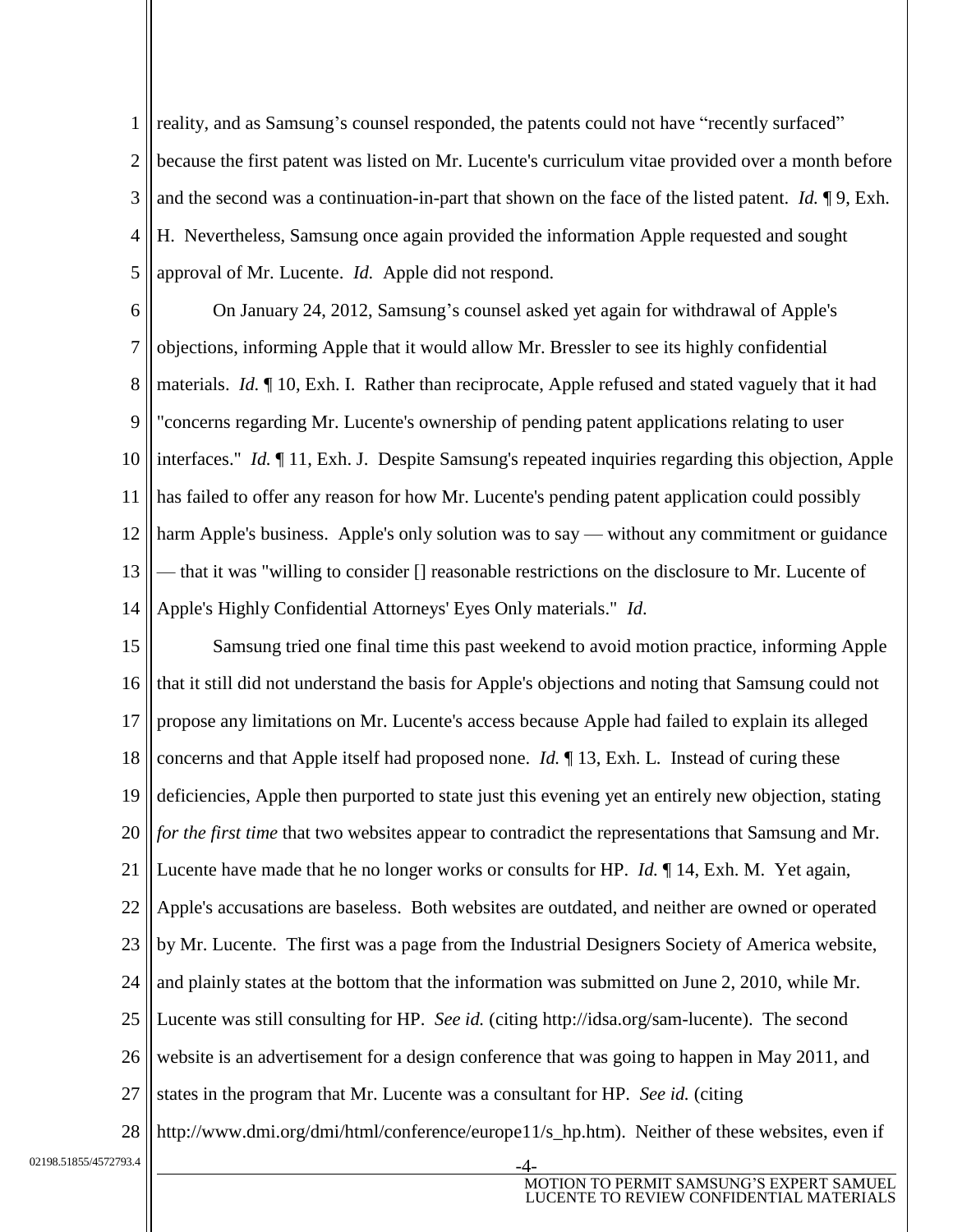1 2 3 4 5 6 7 they were accurate at the time they were created, contradict Samsung's representations that Mr. Lucente no longer consults for HP. In any event, this evening counsel for Samsung contacted Mr. Lucente yet again and confirmed that he ended his relationship with HP in November 2010 and that all the information and disclosures he has provided to Apple in response to their numerous requests are accurate. *Id.* ¶ 15. Apple's newly minted objection based on such thin, facially spurious "evidence" only confirms that Apple's purpose is delay and obstruction, not on any legitimate concern about Mr. Lucente's abiding by the protective order.

- 8 **III. ARGUMENT**
- 9

#### **A. Apple Has No Legal Basis for its Objections to Mr. Lucente**

10 11 12 13 14 15 16 17 18 For an expert to opine on the design patents that Apple chose to put at issue in this case, that expert should be one with knowledge of the prior art in the field. *See Egyptian Goddess, Inc. v. Swisa, Inc.*, 543 F.3d 665, 676-77 (Fed. Cir. 2008). Issues such as functionality also are the proper subject of expert testimony, since only ornamental elements are protectable. *See OddzOn Prods., Inc. v. Just Toys, Inc*., 122 F.3d 1396, 1405 (Fed. Cir. 1997) ("A design patent only protects the novel, ornamental features of the patented design."). Accordingly, opinion and testimony from an expert with extensive experience with mobile device and graphical user interface design is warranted and key to Samsung's ability to defend itself in this litigation. Mr. Lucente has these qualifications and no business conflicts with Apple.

19 20 21 22 23 24 25 26 27 28 Despite Samsung's forthright responses to Apple's ever evolving, irrelevant questions and inappropriate delay, Apple persists in objecting to Mr. Lucente for the meritless reason that he has a pending utility patent application in Europe, which relates to a U.S. patent he invented in the 1990s. To date, Apple has never articulated any reason why Mr. Lucente's pending utility patent application should prevent him from seeing Apple's confidential material and deposition testimony under the protective order. Apple is merely using Mr. Lucente's qualifications as a Catch-22, blocking him from confidential Apple documents because of his highly relevant experience in the design field. This is untenable and unreasonable, especially because Mr. Lucente has confirmed that he does not design mobile devices for anyone, nor does he have any clients who do so. Apple should not be allowed to force Samsung to defend itself against charges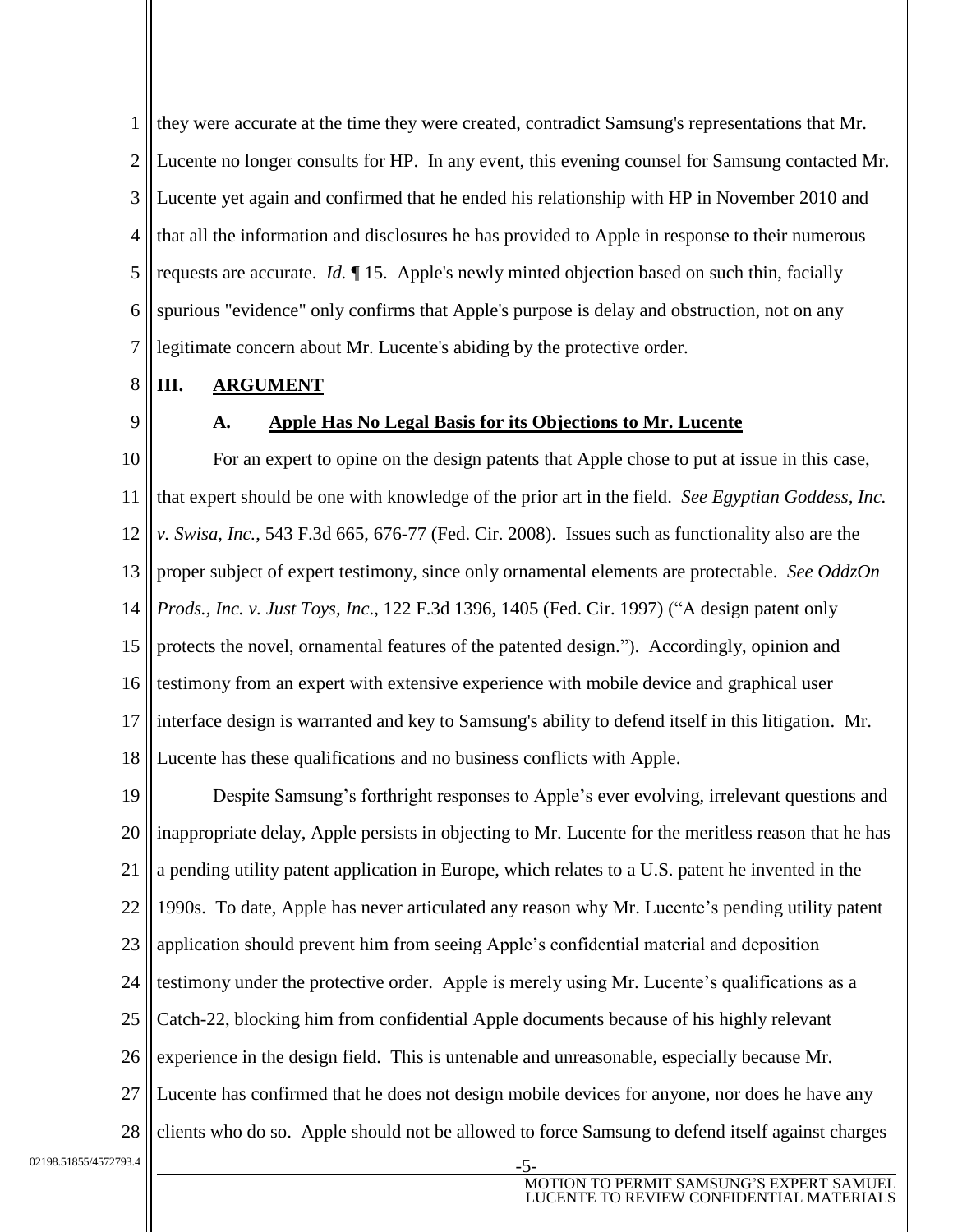1 2 3 4 5 of design patent, trademark, and trade dress infringement and also prevent Samsung from mounting that defense through relevant expert testimony. And Apple's latest, eleventh hour suggestion that Samsung and Mr. Lucente have lied to Apple about his representation of HP, based on two outdated websites Apple found this evening, is further proof that Apple is using the protective order for procedural games to obstruct and delay at any cost.

6 7 8 9 10 11 12 13 14 15 Apple's position is all the more frivolous because Apple is not even producing information related to unreleased products or other projects in development. Instead, it has broadly refused to produce such discovery and is producing documents related to technologies and designs it has already released to the public. Apple cannot credibly contend that these documents are so sensitive that Mr. Lucente cannot be allowed to see them. Indeed, as Samsung demonstrated on the Sherman motion that this Court recently granted in the face of Apple's baseless objections to him, many of Apple's internal documents relating to its design of these public products are literally many years old and contain no sensitive business information. (*See* Samsung's Motion for Clarification at 6, submitted under seal on January 11, 2012; *see also* Samsung's Motion for Entry of a Protective Order at 3-4, submitted under seal on January 11, 2012.)

- 16
- 17

## **B. Apple's Attempted Horse Trade Illustrates That Its Objections Are Meant to Delay and Gain a Tactical Advantage**

18 19 20 21 22 23 24 25 26 27 Apple's flimsy legal ground is further belied by its "offers" to withdraw its objections to Mr. Lucente if Samsung withdrew objections to Mr. Bressler. This is essentially an admission that Apple had no reason to object to Mr. Lucente but was doing so only as a bargaining chip. But even after Samsung withdrew its objections to Mr. Bressler, Apple reneged and continued to maintain its objections merely to delay Samsung's expert from receiving essential information. Such delays are unreasonable given the expedited timeframe of the litigation. With expert reports due on March 22, 2012, less than two months away, these dilatory tactics are inexcusable.

02198.51855/4572793.4

28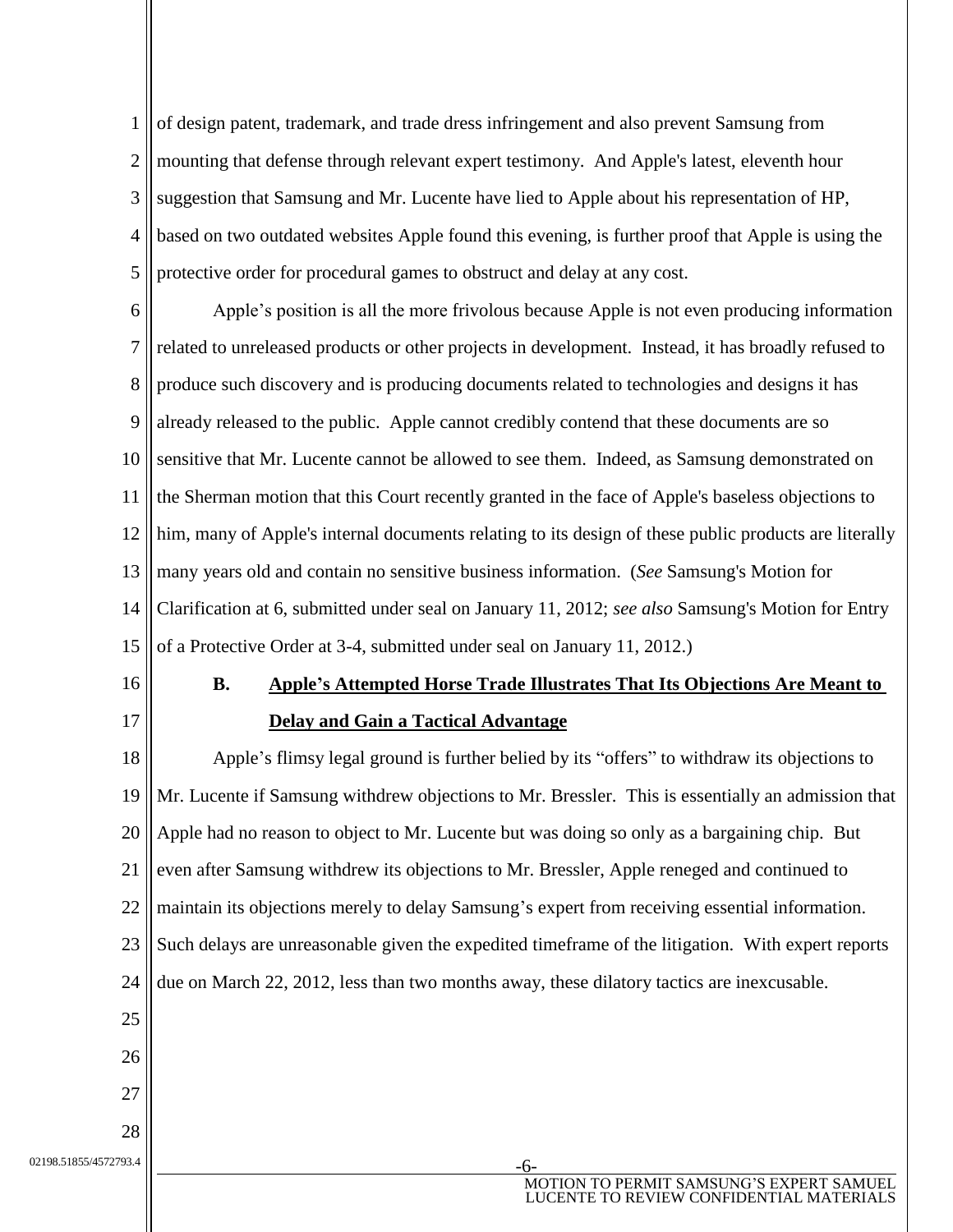1 2

3

# **C. Apple Is Inappropriately Using The Protective Order To Impede Samsung From Presenting Its Invalidity and Non-Infringement Defenses on Design Patent and Trademark/Trade Dress Issues**

4 5 6 7 8 9 10 11 12 13 14 15 By prohibiting Samsung from sharing directly relevant discovery with its experts, Apple is misusing the protective order to thwart Samsung's ability to defend itself on the very issues *Apple* raised in its complaint. The protective order is founded on the trust the Court places on the parties' outside counsel and experts to protect confidential information from being distributed inappropriately. And Apple has provided Samsung with absolutely no basis for its concerns that Mr. Lucente would violate the protective order or otherwise infringe on Apple's proprietary rights. *See* Court Order at Dkt No. 535 at 3 n.3 (citing *Advanced Semiconductor Materials Am. Inc. v. Applied Materials Inc.*, No. 95-20169 RMW (EAI), 1996 WL 908654 (N.D. Cal. Oct. 28, 1996) and *Telular Corp. v. VOX2, Inc.*, No. 00 C 6144, 2001 WL 641188, at \*1 (N.D. Ill. June 4, 2001) for proposition that defendant's concern that plaintiff's expert would consult in the relevant industry in the future was insufficient to deny the expert access under the terms of the protective order.)

16 17 18 19 Apple put its interface design patents, trademarks, and trade dress at issue and has produced relevant documents and testimony that it alleges are highly confidential. Apple should be required to prove its case on the merits without withholding these highly relevant materials from Samsung's chosen expert.

#### 20 **IV. CONCLUSION**

21 22 23 24 25 Apple has no basis supporting its objections to the disclosure of confidential information to Mr. Lucente. Nothing in this record justifies any restriction on Mr. Lucente's access to the information, and Apple has already delayed too long in a case that has been expedited at Apple's insistence. The Court should allow Samsung to make disclosure of confidential materials to Mr. Lucente without further obstruction by Apple.

- 26
- 27

28

02198.51855/4572793.4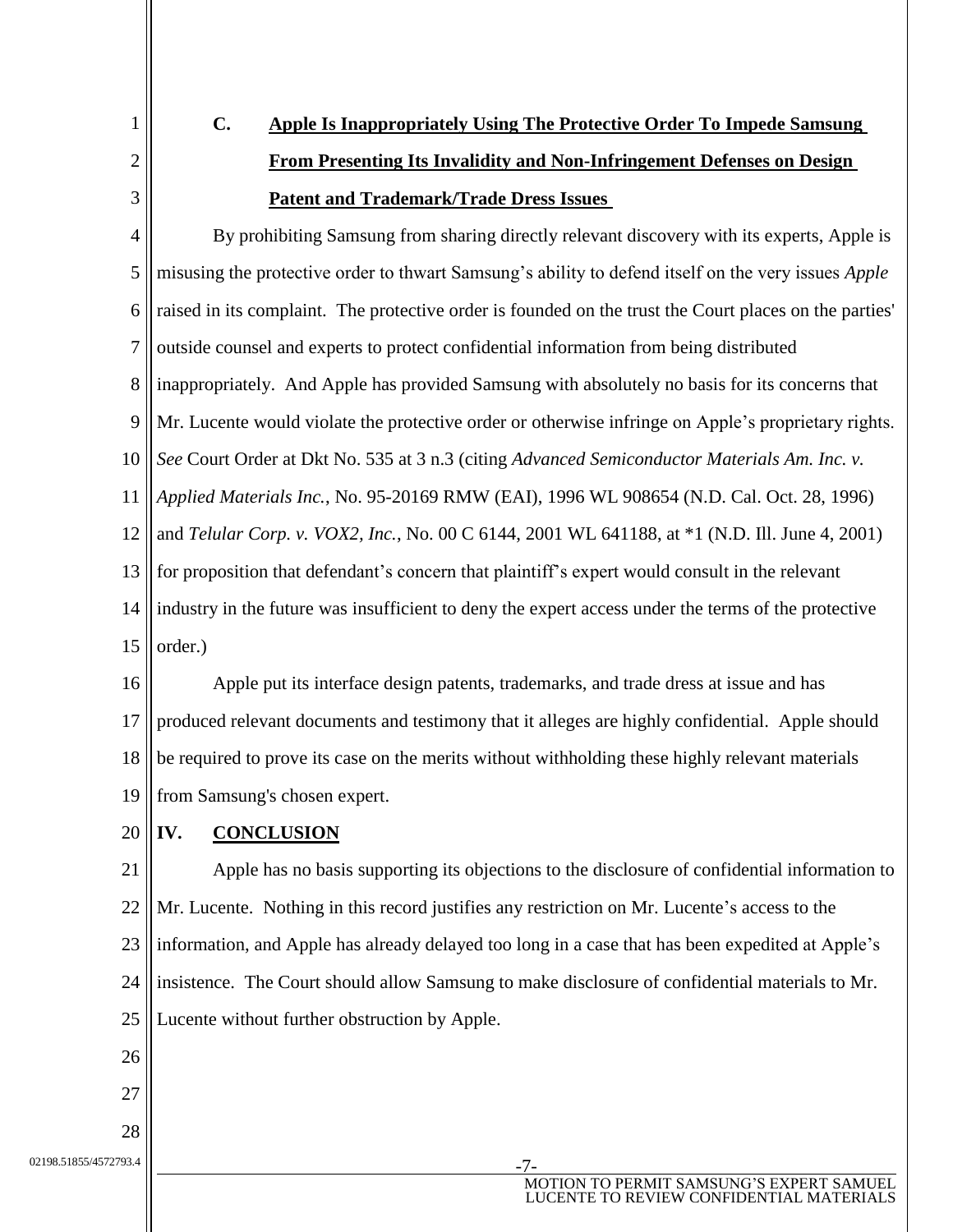| $\mathbf{1}$          | DATED: January 30, 2012 | Respectfully submitted,                                                                       |
|-----------------------|-------------------------|-----------------------------------------------------------------------------------------------|
| $\overline{2}$        |                         | QUINN EMANUEL URQUHART                                                                        |
| $\mathfrak{Z}$        |                         | & SULLIVAN, LLP                                                                               |
| $\overline{4}$        |                         |                                                                                               |
| 5                     |                         | By /s/ Michael Zeller<br>Charles K. Verhoeven                                                 |
| 6                     |                         | Kevin P.B. Johnson                                                                            |
| $\overline{7}$        |                         | Victoria F. Maroulis<br>Michael T. Zeller                                                     |
| 8                     |                         | Attorneys for SAMSUNG ELECTRONICS CO.,<br>LTD., SAMSUNG ELECTRONICS AMERICA,                  |
| 9                     |                         | INC. and SAMSUNG                                                                              |
| 10                    |                         | TELECOMMUNICATIONS AMERICA, LLC                                                               |
| $11\,$                |                         |                                                                                               |
| 12                    |                         |                                                                                               |
| 13                    |                         |                                                                                               |
| 14                    |                         |                                                                                               |
| 15                    |                         |                                                                                               |
| 16                    |                         |                                                                                               |
| 17                    |                         |                                                                                               |
| 18                    |                         |                                                                                               |
| 19                    |                         |                                                                                               |
| 20                    |                         |                                                                                               |
| 21                    |                         |                                                                                               |
| 22                    |                         |                                                                                               |
| 23                    |                         |                                                                                               |
| 24                    |                         |                                                                                               |
| 25                    |                         |                                                                                               |
| 26                    |                         |                                                                                               |
| 27                    |                         |                                                                                               |
| 28                    |                         |                                                                                               |
| 02198.51855/4572793.4 |                         | $-8-$<br>MOTION TO PERMIT SAMSUNG'S EXPERT SAMUEL<br>LUCENTE TO REVIEW CONFIDENTIAL MATERIALS |
|                       |                         |                                                                                               |